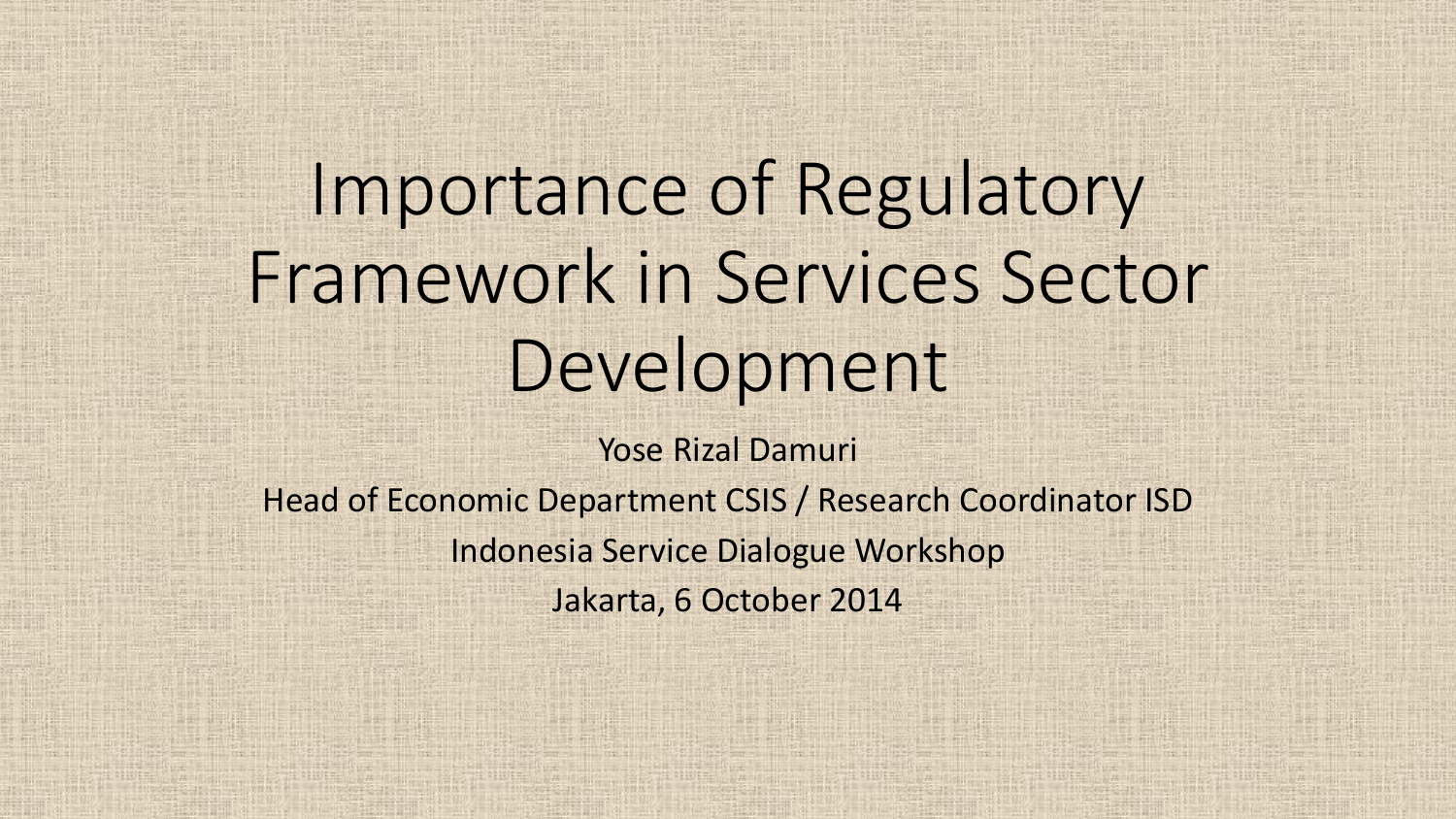### Importance of services sector

- Four important roles of services
	- Value added to the economy; the highest exceeding manufacture
	- Foreign currency revenue from exports
	- Employment; absorb more labor than agriculture
	- As inputs to other sectors and activities





- The last role are often neglected
	- Act as "glue" to economic activities
	- Making economic activities being conducted effectively
	- Required in the post-production activities
- Distribution and transportation takes very significant part of production in other sectors
	- Inefficient transportation and distribution are costly to economy

#### **Distribution and Transportation Margins**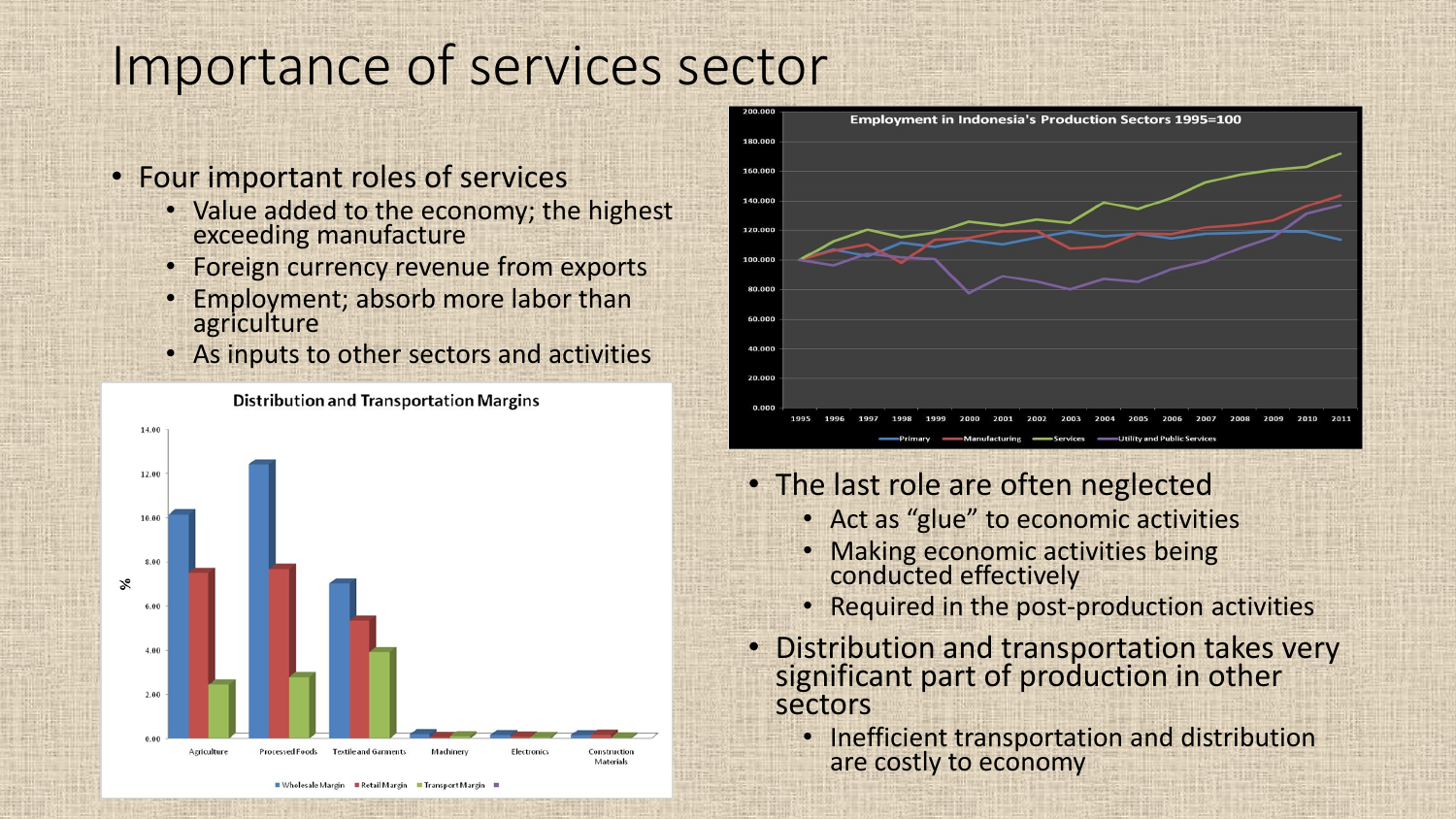### Regulatory problems in services



- Services sector development depends on strong regulatory framework
	- The problem is not it has little attention from policy makers, but tends to be too heavily regulated
- Business regulations and investment climate
	- Increase costs to set-up business and raise operation cost

#### • Unclear services regulations

- Often not targeting real problems, and overlap with other regulations, lead to other problems
- Has been there so long, nobody understand the objectives, but remains to be there
- Regulations that restricts trade
	- Protecting existing providers, not necessarily domestic, in the cost of users
	- Reduce the ability to absorb FDI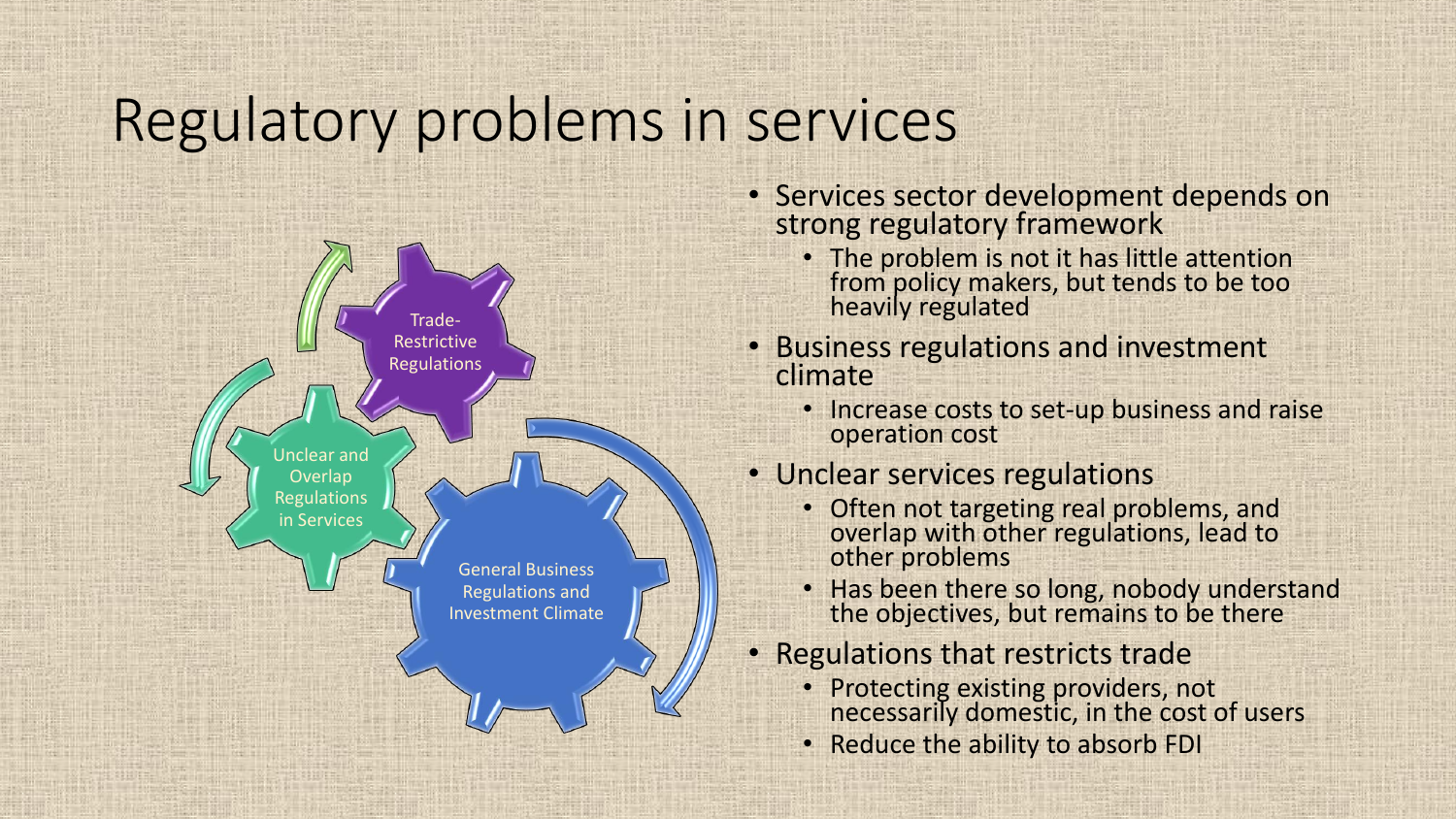### World Bank's Ease of Doing Business Rank

|                                              | <b>China</b> |      | <b>India</b> |      | Indonesia |      | <b>Malaysia</b> |                | <b>Philippines</b> |      | <b>Thailand</b> |      | <b>Vietnam</b> |      |
|----------------------------------------------|--------------|------|--------------|------|-----------|------|-----------------|----------------|--------------------|------|-----------------|------|----------------|------|
|                                              | 2013         | 2014 | 2013         | 2014 | 2013      | 2014 | 2013            | 2014           | 2013               | 2014 | 2013            | 2014 | 2013           | 2014 |
| <b>Ease of Doing</b><br><b>Business Rank</b> | 99           | 96   | 131          | 134  | 116       | 120  | $\mathbf{8}$    | 6              | 133                | 108  | 18              | 18   | 98             | 99   |
| <b>Starting a</b><br><b>Business</b>         | 153          | 158  | 177          | 179  | 171       | 175  | 19              | 16             | 166                | 170  | 86              | 91   | 107            | 109  |
| <b>Dealing with</b><br><b>Construction</b>   |              |      |              |      |           |      |                 |                |                    |      |                 |      |                |      |
| <b>Permits</b>                               | 185          | 185  | 183          | 182  | 77        | 88   | 99              | 43             | 95                 | 99   | 13              | 14   | 29             | 29   |
| <b>Getting Electricity</b>                   | 116          | 119  | 110          | 111  | 121       | 121  | 28              | 21             | 33                 | 33   | 12              | 12   | 155            | 156  |
| <b>Registering</b><br><b>Property</b>        | 47           | 48   | 91           | 92   | 97        | 101  | 33              | 35             | 119                | 121  | 26              | 29   | 48             | 51   |
| <b>Getting Credit</b>                        | 82           | 73   | 24           | 28   | 82        | 86   |                 | $\mathbf{1}$   | 126                | 86   | 71              | 73   | 40             | 42   |
| <b>Protecting</b><br><b>Investors</b>        | 95           | 98   | 32           | 34   | 51        | 52   | $\vert$         | 4              | 127                | 128  | 12              | 12   | 169            | 157  |
| <b>Paying Taxes</b>                          | 122          | 120  | 159          | 158  | 132       | 137  | 15              | 36             | 144                | 131  | 97              | 70   | 145            | 149  |
| <b>Trading Across</b><br><b>Borders</b>      | 74           | 74   | 129          | 132  | 52        | 54   | 5               | 5 <sup>1</sup> | 41                 | 42   | 25              | 24   | 66             | 65   |
| <b>Enforcing</b><br><b>Contracts</b>         | 19           | 19   | 186          | 186  | 146       | 147  | 29              | 30             | 112                | 114  | 22              | 22   | 46             | 46   |
| <b>Resolving</b><br>Insolvency               | 80           | 78   | 119          | 121  | 142       | 144  | 42              | 42             | 164                | 100  | 58              | 58   | 150            | 149  |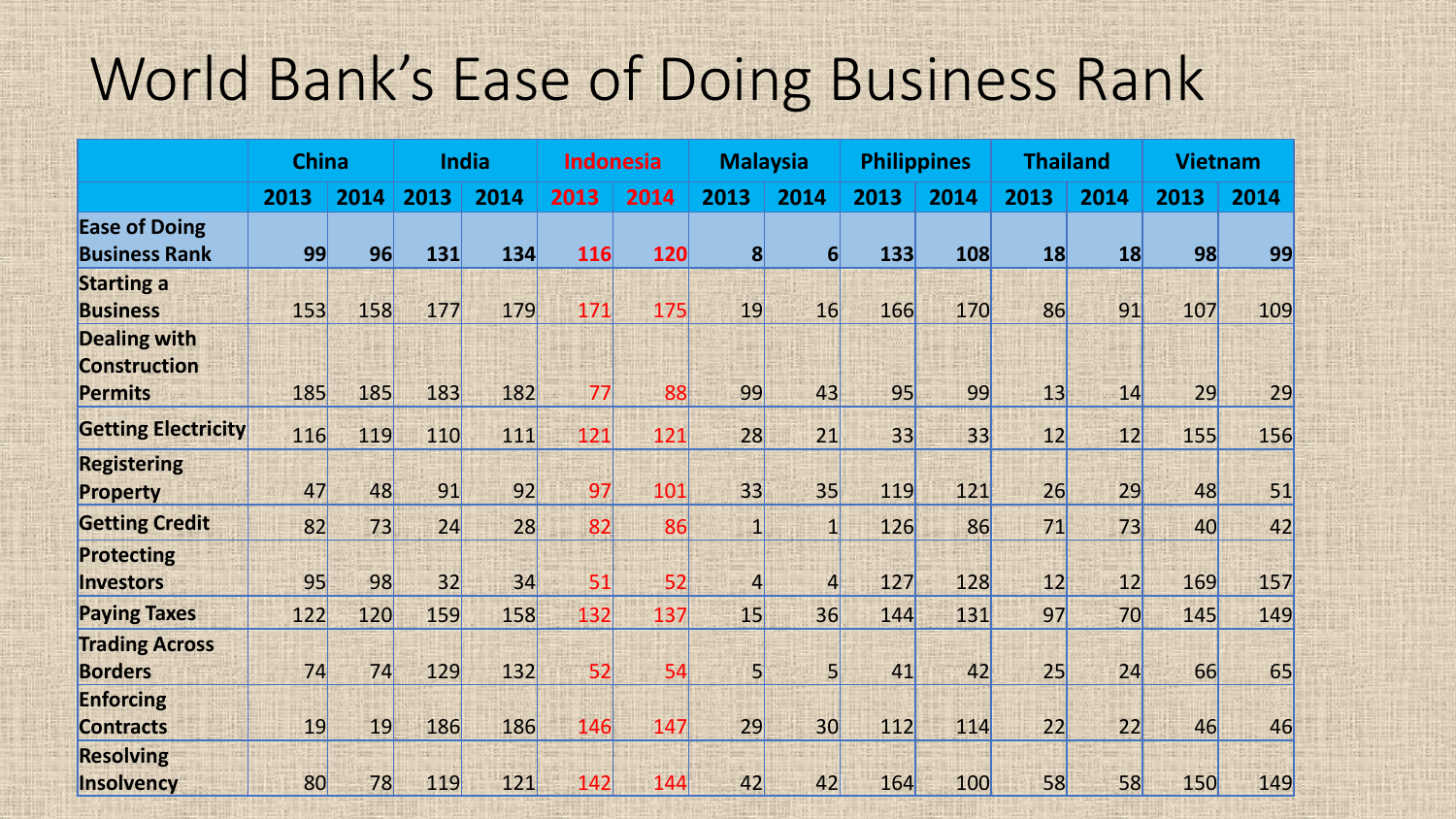### **Some examples of regulatory burden**

- There are 12 procedures to get business license and it can cost up to US\$ 1.100
	- In some sectors the requirement involve hundred types of forms: 170 license types to start shoe manufacture
	- In average it takes 380 days from registration to start manufacturing business
	- It links with retributions and taxes of the local government
- Cost of transporting goods from one region to another is high because of local regulations and retributions
- The problems stream from three inconsistencies
	- Between policy planning and regulations
	- Between regulations from different agencies
	- Between regulations from central and local governments

#### **Some initiatives and challenges**

- Forward looking plans in formation of laws and sub-national regulations
	- But only for laws, not implementing regulations
- Compulsory regulatory impact assessment
	- But only for laws, not implementing regulations
	- Often done just for formality
- The national government started review program to evaluate "problematic" local regulations, but mostly focus on local taxes and charges
	- During the period of 2010-2015, the ministries are expected to review around 20,000 local regulations. Until 2013, there have been more than 1160 regulations that have been annulled or amended
- No coordinated initiative to review existing regulations
	- There are some attempts in investment coordination board and also in planning agency
- Need to be done at high level, i.e. a team under vice president
	- Also need to be clear in measurement, e.g. using Ease of Doing Business Rank as an indicator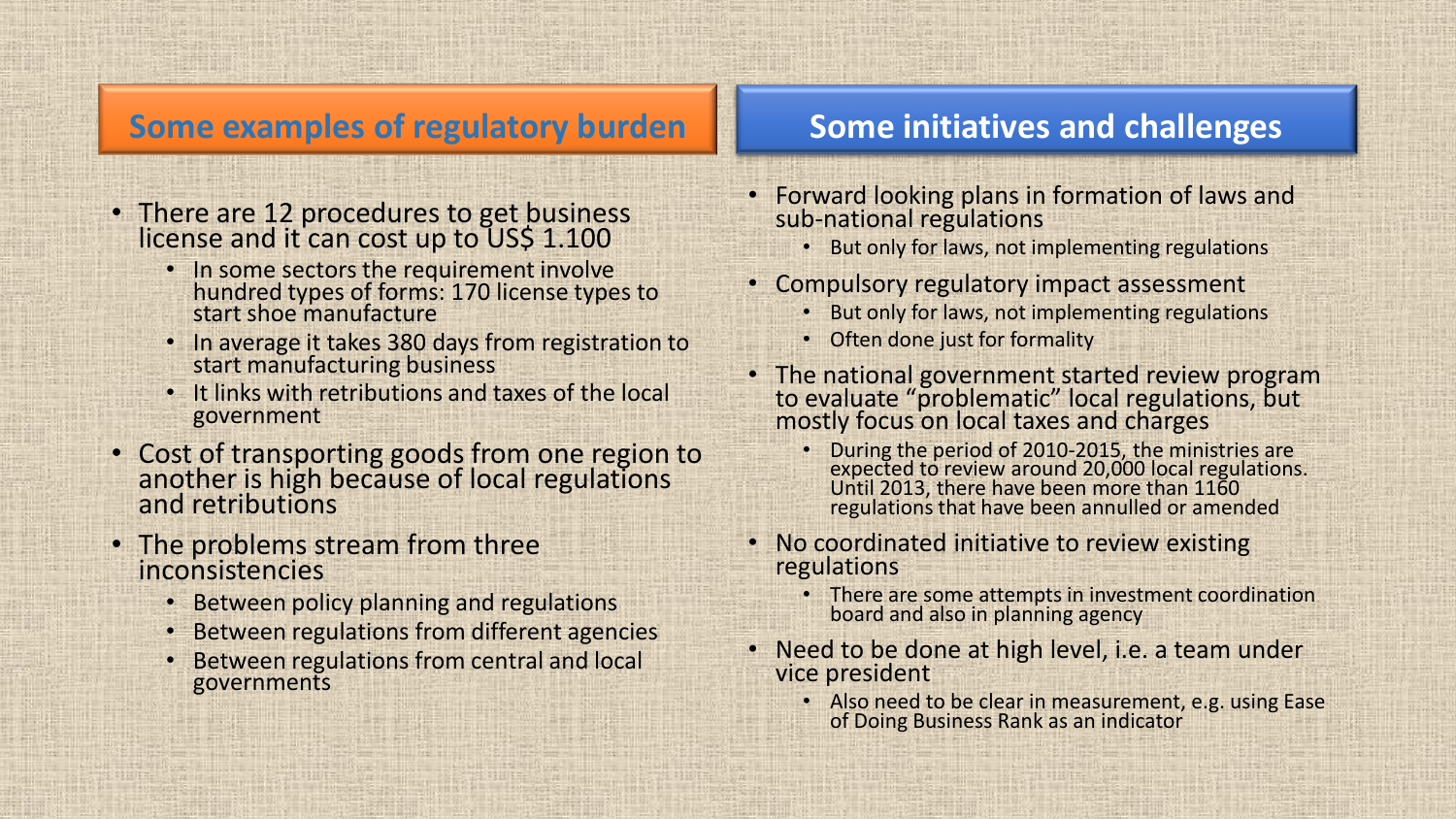## Regulatory framework in services

#### **Problems with regulations in services**

- Unclear objectives
	- Market failures, e.g. concentration of market power, have been cited as sources, but the regulations do not address these issues
	- Non-economic objectives are often mentioned, e.g. social issues or national interests, but there is no explanation on how the regulations serve those objectives
- Overlapping and often contradictory regulations
	- Lead to unclear responsibility of various government agencies
	- Often due to the custom that Laws only deal with general term, and leave specific matters on lower level implementing regulations
- No review mechanism on existing regulations
	- Many regulations are no longer relevant since the surrounding mechanisms have changed
	- But still adds additional burdens
- There need to be inventory taking on existing regulations related to services
	- Applying regulatory guillotine procedures
	- Introducing "sunset clause" and IRA
- In formulating regulations some aspects need to be put into perspective
	- What is the underlying issues?
	- What can regulations offer?
	- Is there alternative and less distortive solution to the issue?
- Transparency and participation of wider stakeholders, including independent regulatory bodies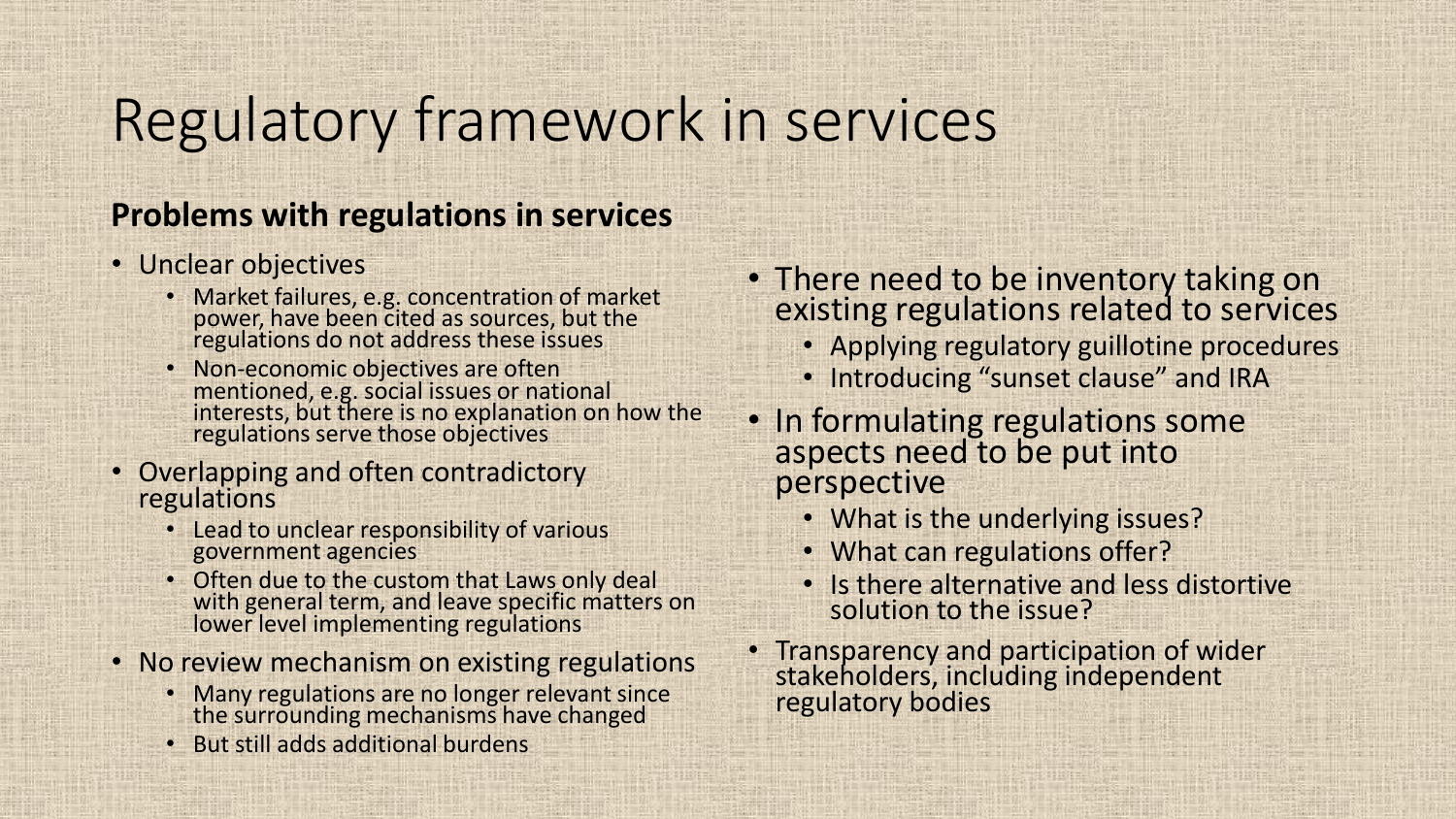### Services trade regulations



**Restrictions on foreign ownership and other market entry conditions Restrictions on the movement of people** 

- Trade in services can be seen as a way to provide high-quality services
- Like the story of gains from trade in goods, countries willing to have access to services do not necessarily produce the activities locally
	- Services link, e.g. transportation can be supplied through cross-border provision, so do some telecommunication services
	- Greater market access for business services providers brings higher benefits also to local service providers
- To many restrictions harm the interests of users and make economic activities costly
	- Protection results to less competition, leading to inefficient and low performance